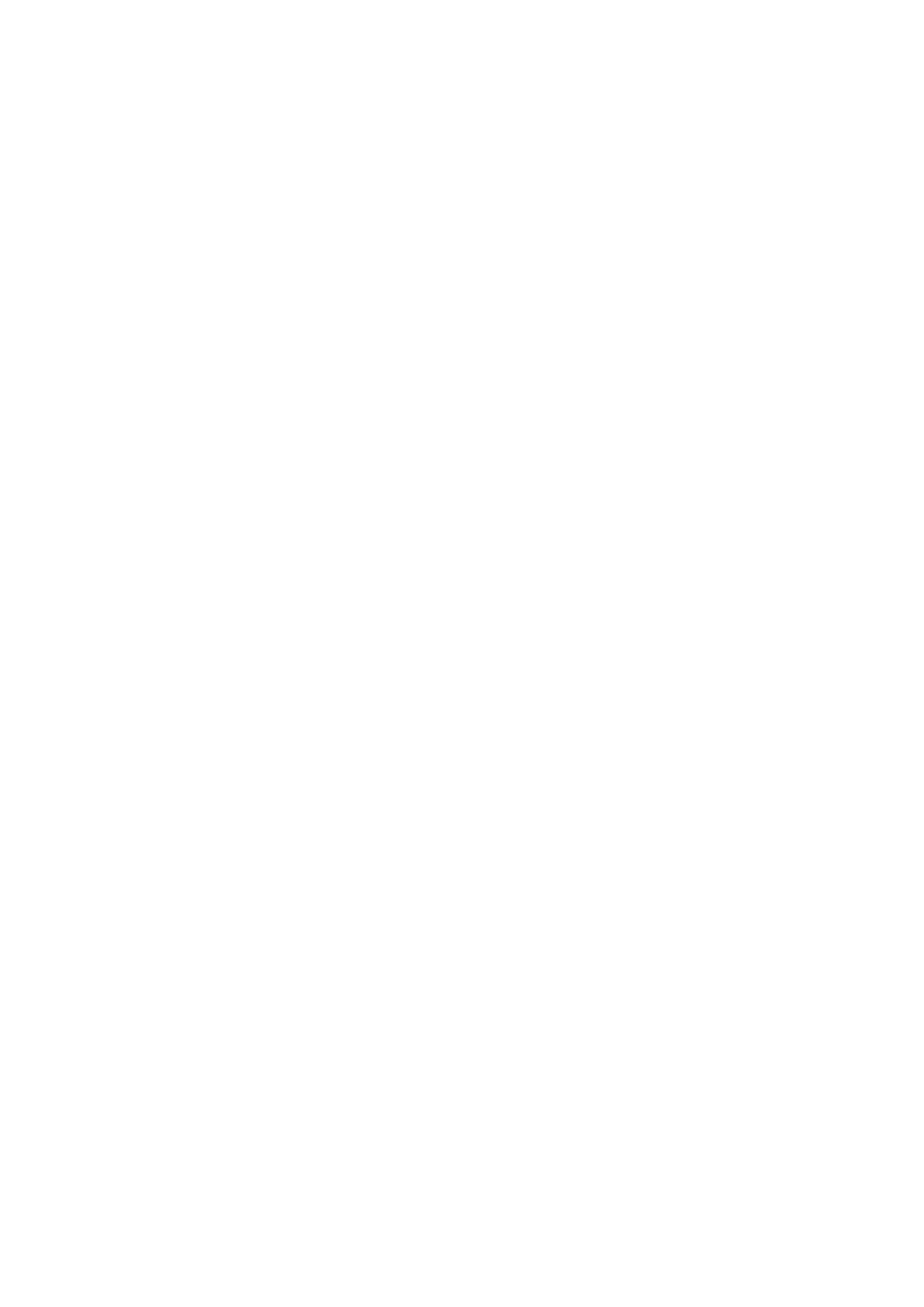# **Contents**

| $\mathbf{\mathbf{)}$   |                    | <b>Welcome to Bentley Hospital</b>                                    | 1 |
|------------------------|--------------------|-----------------------------------------------------------------------|---|
| $\boldsymbol{\lambda}$ |                    | <b>Patient rights</b>                                                 | 3 |
| $\boldsymbol{\lambda}$ |                    | <b>During your stay</b>                                               | 4 |
|                        | $\mathcal Y$       | What to expect from our staff on the ward                             | 4 |
|                        | እ                  | Patient identification: right person, right place,<br>right procedure | 5 |
|                        | ⟩                  | Finding your way around our hospital                                  | 5 |
|                        | Σ                  | Aboriginal Health liaison service                                     | 5 |
|                        | $\mathbf{\Sigma}$  | Interpreter services                                                  | 5 |
|                        | $\lambda$          | Choosing wisely<br>- Understand your treatment options                | 5 |
|                        | $\mathcal Y$       | Patient enquiries                                                     | 6 |
|                        | $\mathbf{\lambda}$ | Visiting times                                                        | 6 |
|                        | $\lambda$          | Smoking                                                               | 7 |
|                        | Y                  | Alcohol and drugs                                                     | 7 |
| $\lambda$              |                    | <b>Amenities</b>                                                      | 7 |
|                        | Σ                  | Kiosk opening hours                                                   | 7 |
|                        | ⟩                  | Vending machines                                                      | 8 |
|                        | እ                  | Patient entertainment                                                 | 8 |
|                        | Σ                  | Telephones                                                            | 8 |
|                        | እ                  | Mobile devices                                                        | 8 |
|                        | y                  | Cameras                                                               | 9 |
|                        | እ                  | Meal times                                                            | 9 |

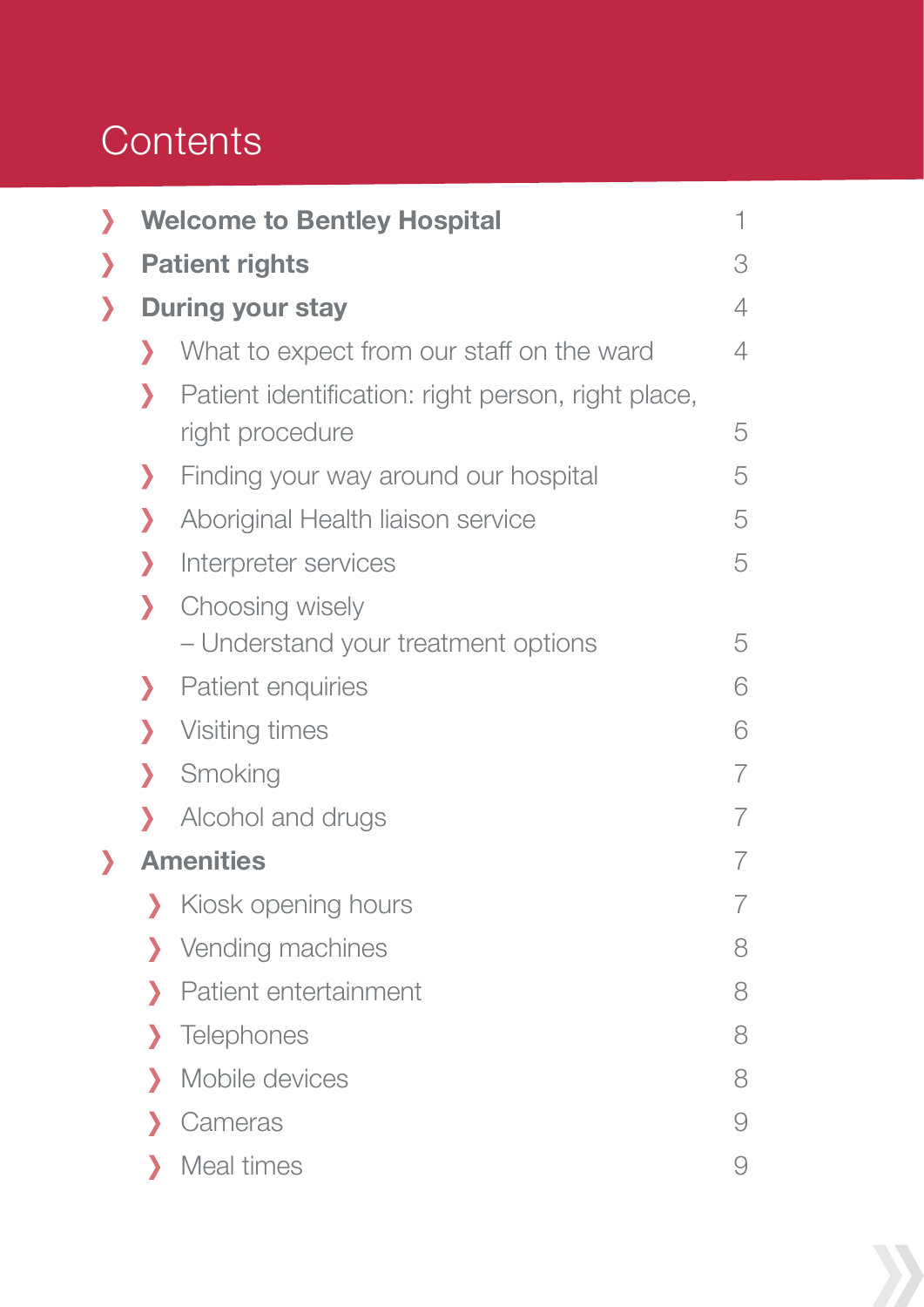| 9                                                       |              |
|---------------------------------------------------------|--------------|
| 10                                                      | У            |
| 10                                                      |              |
| <b>Youth, Adult and Older Adult Mental Health</b><br>10 |              |
| 11                                                      | D            |
| 12                                                      |              |
| 13                                                      | $\mathcal Y$ |
| 13                                                      | Σ            |
| 13                                                      |              |
| 14                                                      |              |
| 15                                                      | $\sum$       |
| 15                                                      |              |
| 15                                                      |              |
| 15                                                      |              |
| 18                                                      |              |
|                                                         |              |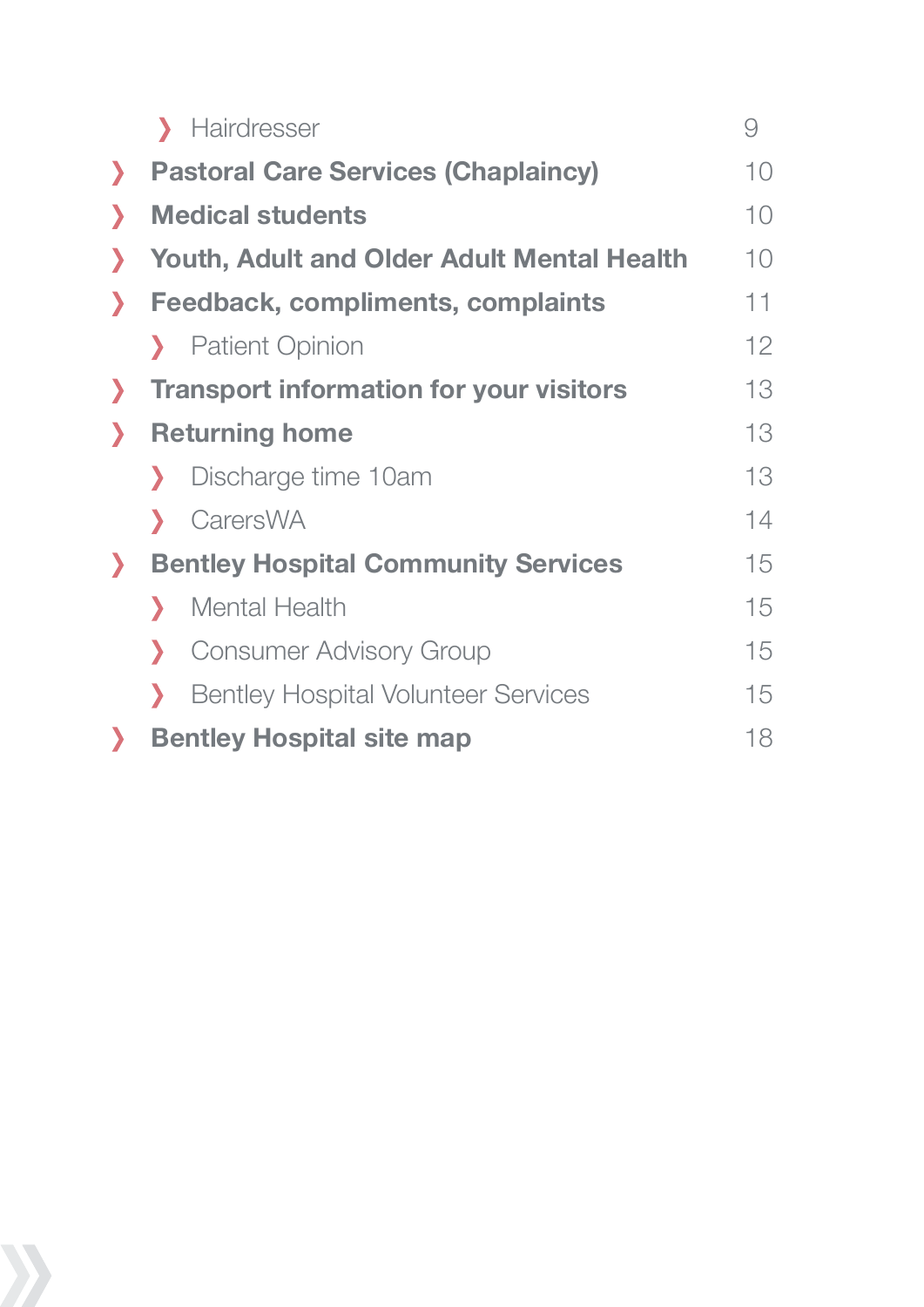# Welcome to Bentley Hospital

During your stay we would like you to understand every aspect of your care and be as comfortable as possible.

This booklet provides important information and will help you feel supported during your stay. It lets you know what to expect, important questions to ask your treating team, how to be involved in your care, as well as what services and amenities are available for you and your visitors.

Our staff are here to help and are committed to providing you the very best safe, high quality healthcare. I encourage you to speak to your treating team should you have any special requirements or need any further information about your stay.

Bentley Hospital is a part of the Royal Perth Bentley Group, and is renowned for contributing to innovation and excellence in maternity, mental health services and patient care. As a partner of Choosing Wisely Australia, we are committed to reducing unnecessary tests that may take place, and educating you on how to have an open conversation with your doctor about your treatment plan.

As a part of our ambition to become Australia's Safest Healthcare Group, we aim to:

- **Deliver what matters most** to our community with skill  $\mathbf{\Sigma}$ and compassion.
- **Provide consistent high quality care** that patients would recommend to their family and friends.
- Distinguish ourselves as the employer of choice who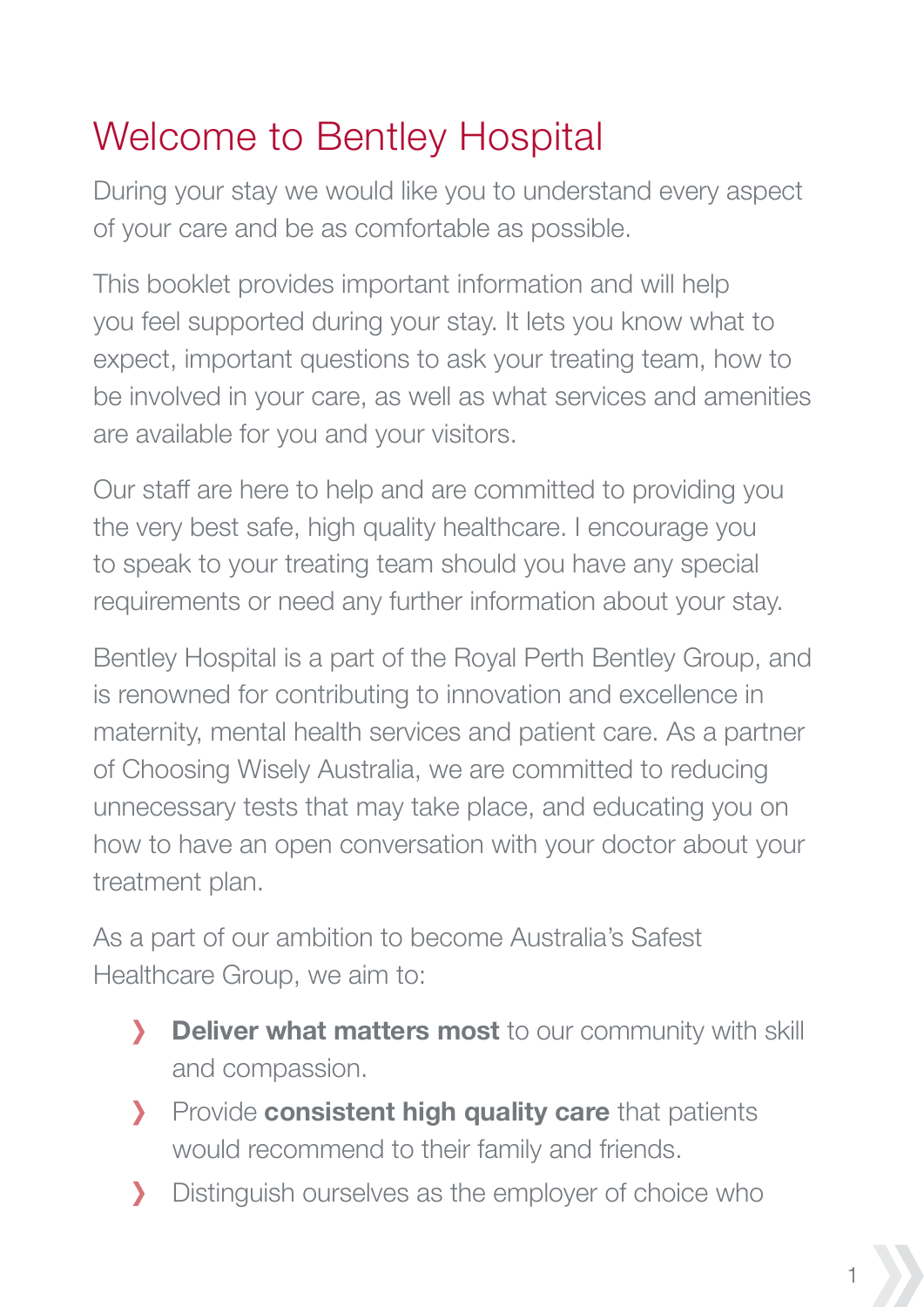fosters a **culture of continuous improvement** among staff.

Be a leader in clinical excellence that translates to **no patient harm.**

We always like to hear about your hospital experience, so please reach out to us with your feedback.

I wish you well in your recovery.

**Dr Aresh Anwar Executive Director Royal Perth Bentley Group**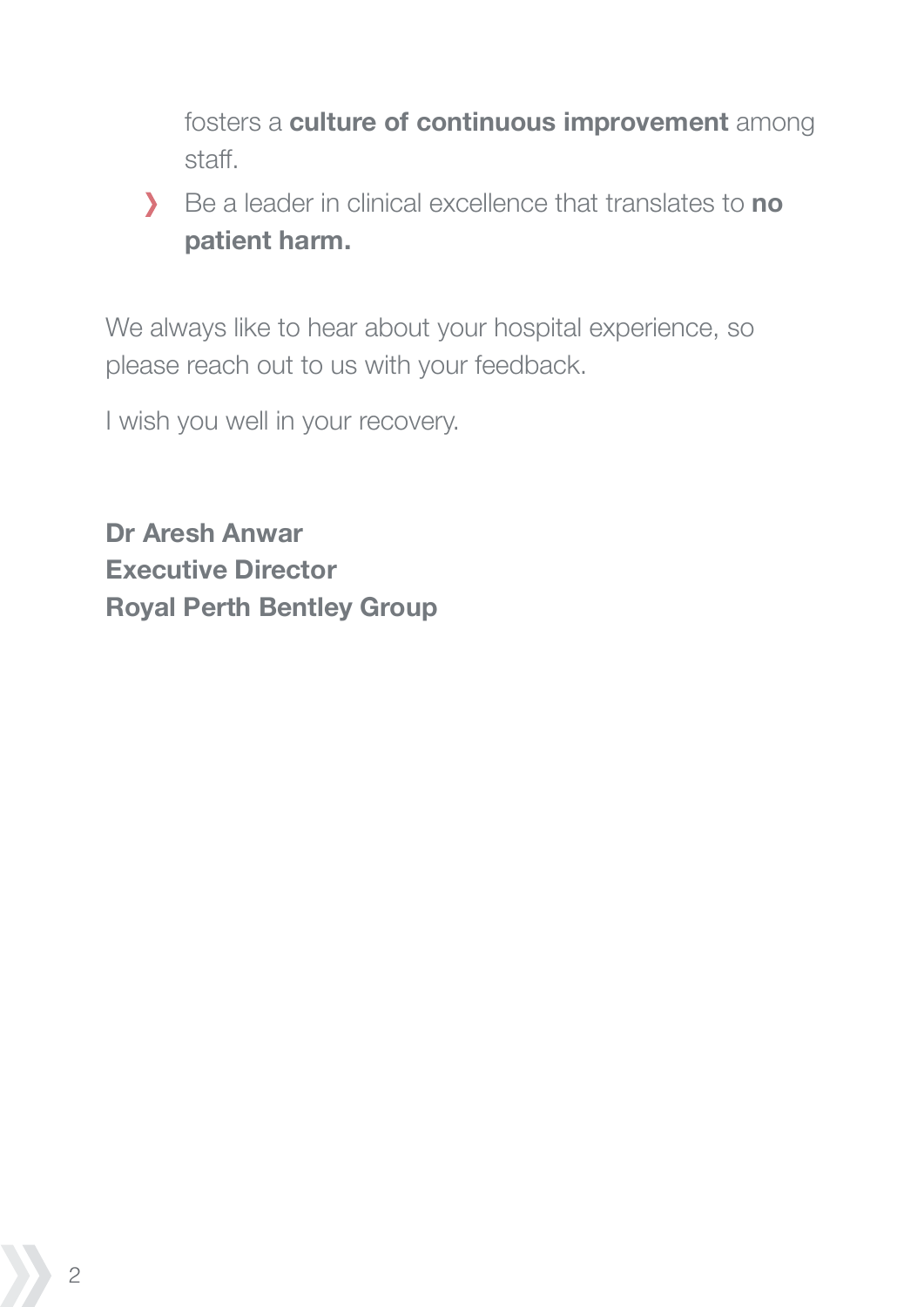# Patient rights

All patients and other people using Western Australian public hospitals, including consumers, families and carers have a right to receive the highest possible standard of physical and mental health regardless of age, gender or cultural background.

#### **What you can expect from Royal Perth Bentley Group (RPBG).**

All patients at RPBG have the fundamental right to:

- **Access** services that will address your health care needs.
- **Safety** receive safe and high quality treatment based on  $\mathbf{\Sigma}$  your individual health needs.
- **Respect** be shown respect, dignity and consideration У for your privacy and personal or cultural needs.
- **Communication** be informed about services,  $\mathbf{\Sigma}$  treatment, options and costs in a clear and open way.
- У **Participation** – be included in decisions and choices about your care.
- $\mathbf{v}$ **Privacy** – privacy and confidentiality of your personal information.
- **Comment** compliment, comment or complain about the health care you receive, and to be given information about how to lodge a complaint, without compromising your health care.

For more information and support about patient rights and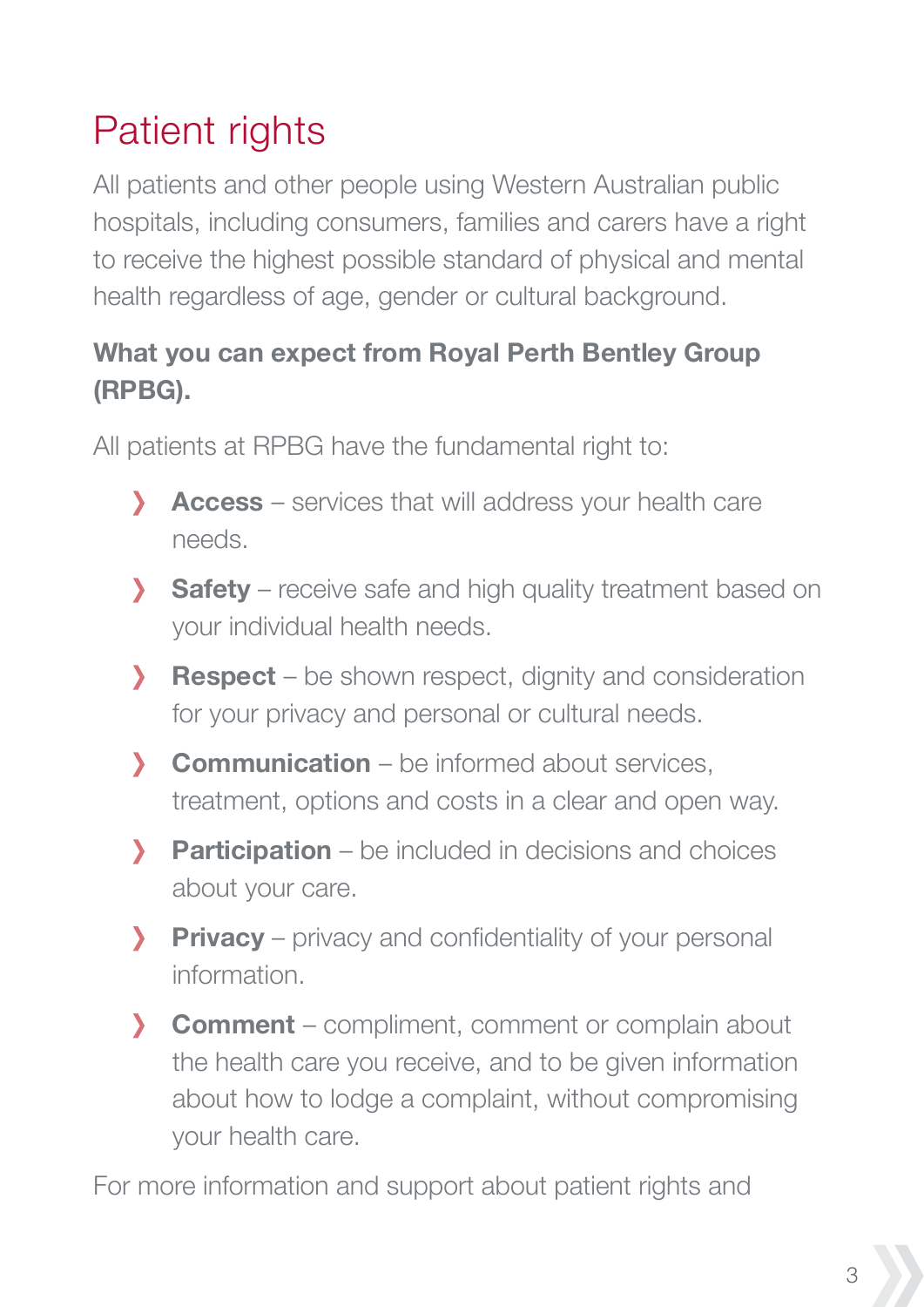responsibilities please speak with your ward staff.

### During your stay

Bentley Hospital is committed to providing the highest standard of service and care to all of our patients. We expect our staff be considerate, courteous and respectful toour patients and their carer's, as well as to each other.

This booklet will provide you with important information to help you feel comfortable and supported during your time at Bentley Hospital (BH).

Please ask a member of staff if you require any further information.

### **What to expect from our staff on the ward**

Please advise your Admission's Nurse if you have any special needs, such as hearing or vision impairments, dietary requirements, or any other disability.

It is important that you discuss with us if you, your family member, or someone you care for has a disability as there are services available that we can offer to provide you with the highest quality health care available.

You can also contact the **Social Work Department** on **9416 3666** for more information.

If you have a carer it is important you tell us so that we can include them in your care and discharge planning.

For your safety we also ask that you inform the nursing staff before leaving the ward at any time. We request that you do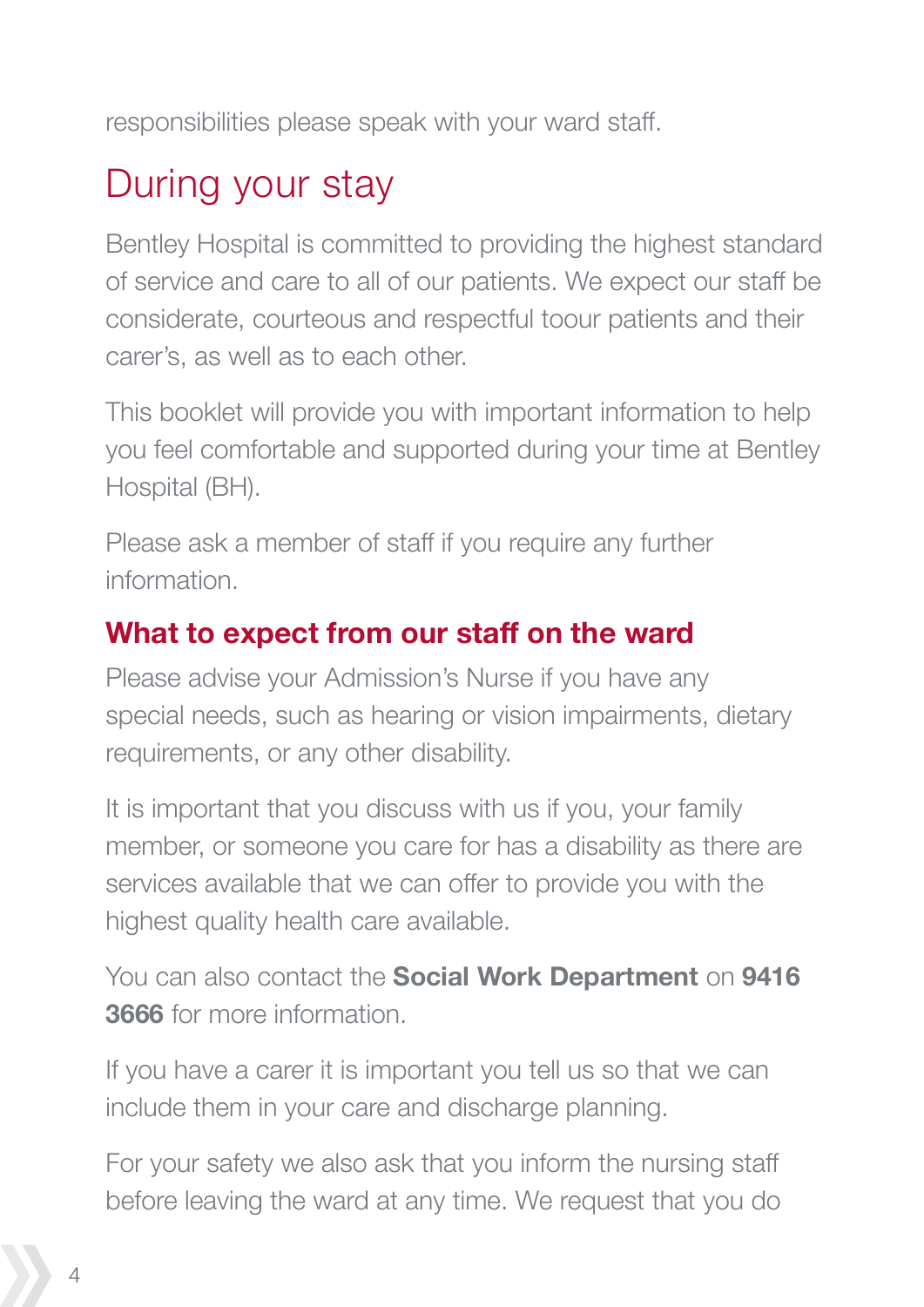not leave the hospital premises without the permission of your doctor.

### **Patient identification: right person, right place, right procedure**

The plastic identification band you receive during your admission must be worn at all times during your hospital stay.

You can expect our staff to check your details regularly; this includes your ID band, full name, date of birth and other identifying information. Though this may seem frustrating and repetitive it will ensure we are providing the correct treatment and care on every occasion.

#### **Finding your way around our hospital**

Please visit the reception desks at **A, D E, and F block** for directions on how to find specific areas.

Interactive way-finding kiosks that provide public access to an electronic map system can be found at **A, D and E blocks.**

#### **Interpreter services**

Interpreter services are available if English is not your first language. Professional interpreters are available to assist on site or over the telephone.

Ask your nurse for more information on how to access interpreter services.

### **Choosing Wisely – understand your treatment options**

Choosing Wisely Australia is committed to reducing unnecessary tests and procedures taking place in hospitals. As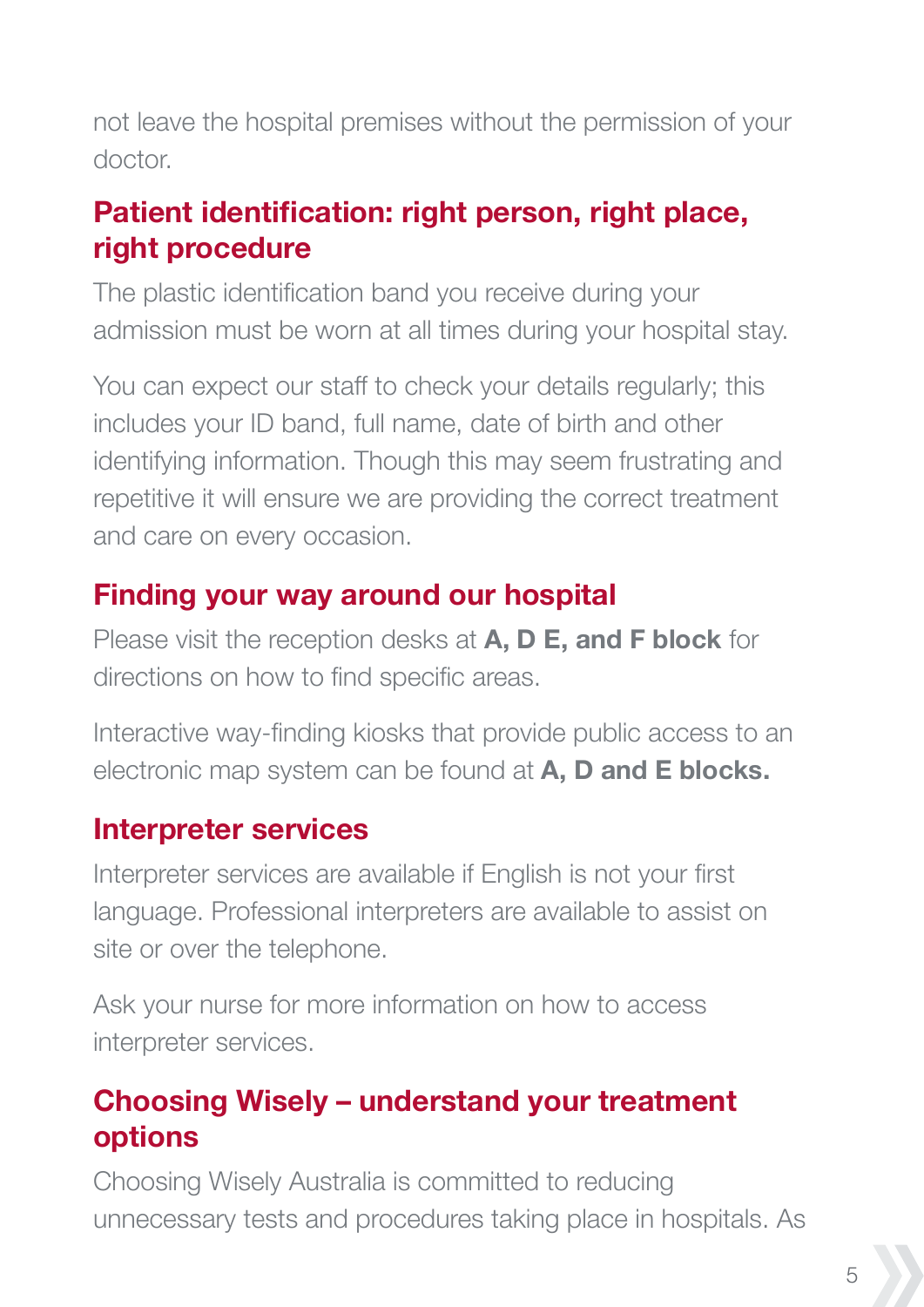a champion organisation of this initiative, we encourage you to ask your treating team the following questions, to help make an informed decision about your treatment options.

- 1. Do I really need this test, treatment of procedure?
- 2. What are the risks?
- 3. Are there simpler, safer options?
- 4. What happens if I don't do anything?
- 5. How long will it take me to recover?

### **Patient enquiries**

Details about your condition will be provided by hospital staff to your nominated next of kin only. You will be asked to update your next of kin details on each admission.

Friends or relatives should contact your next of kin directly for information specific to your condition.

### **Visiting times**

Family and friends are welcome to visit. Generally, visiting hours are from **8am to 8pm daily.** A **rest period across most wards occurs between 12pm – 2pm** daily when visitors will not be permitted. For the comfort of all patients we request that you limit the number of visitors to a maximum of three at any one time.

Visiting hours and rest periods on individual wards do vary and may be adjusted at the discretion of nursing staff.

Please check with ward staff for further information about the specific visiting hours on the ward. If you expect visitors outside of normal visiting hours please call 9416 3666.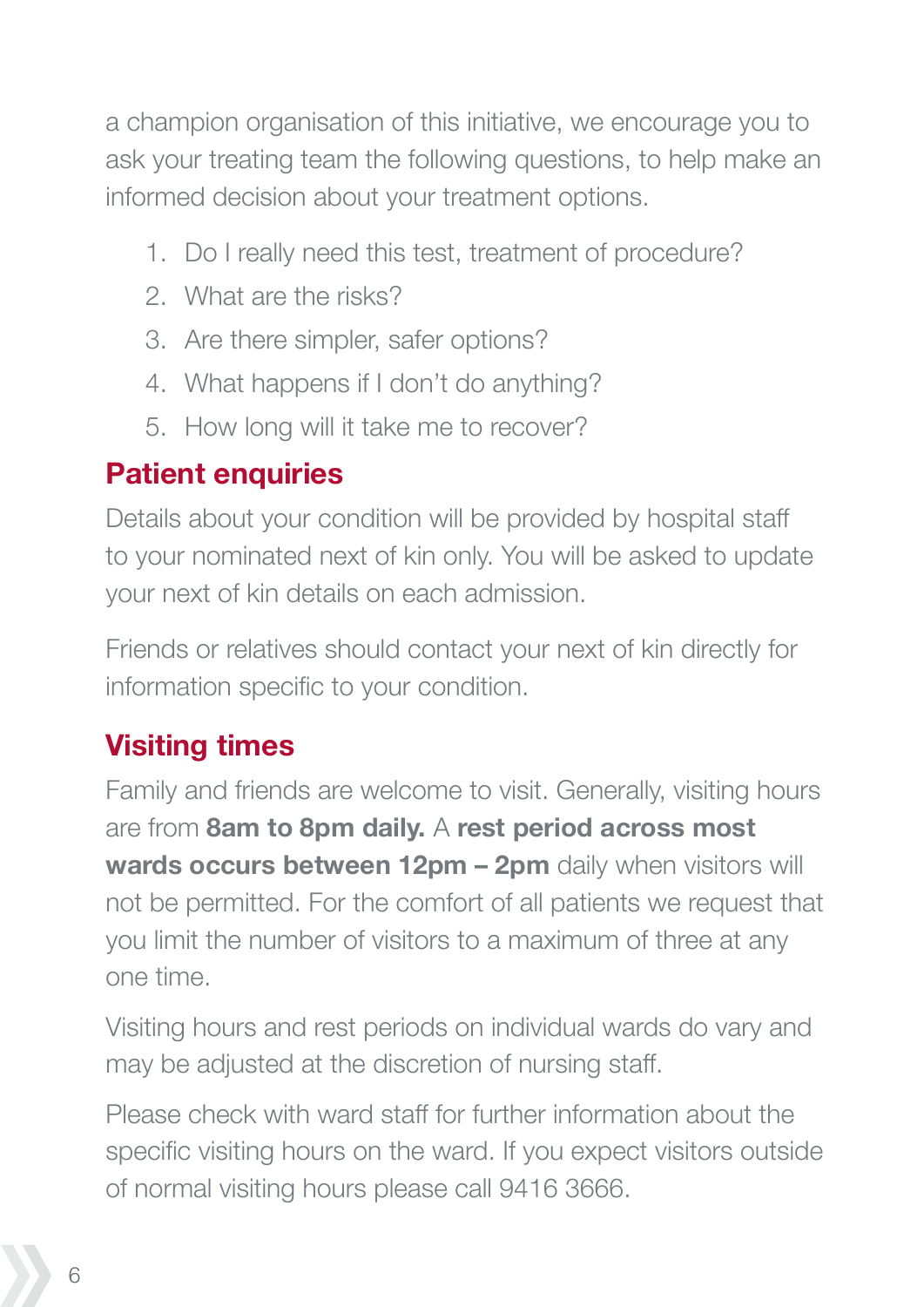### **Smoking**

Smoking is not permitted at BH. Patients, staff and visitors are not allowed to smoke within five metres of all doorways and air vents; some exceptions are made for mental health patients.



Upon admission you will be assessed for nicotine dependence and may be offered nicotine replacement therapy to manage cravings and other physical effects of nicotine withdrawal.

Please advise our staff if you are a smoker so that they can discuss options with you.

### **Alcohol and drugs**

Alcohol and drugs are not permitted in Royal Perth Bentley Group (RPBG), BH or on any other health service campus.

### **Amenities**

There are a number of services available to you and your visitors during your hospital stay, these include: kiosks, dining, hairdresser and Pastoral Care.

### **Kiosk opening hours**

- A Block kiosk: 10am 4pm. Snacks, toiletries, stationery and gifts are available for purchase.
- $\sum_{i=1}^{n}$ F Block kiosk: 9.30am – 2.15pm, and 1:30pm on the third Wednesday of every month. Hot and cold food, drinks, snacks and lollies are available for purchase.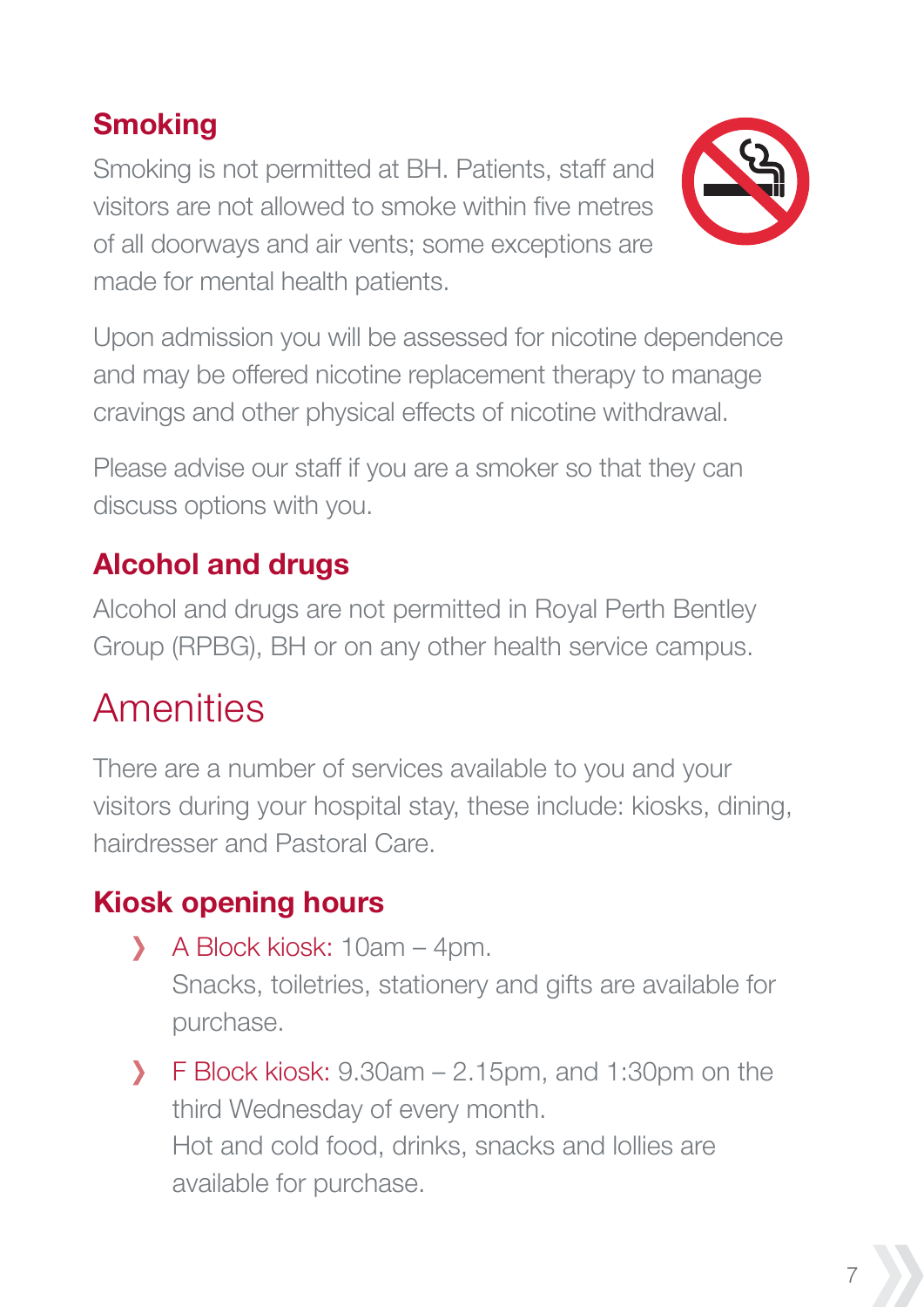### **Vending machines**

Drinks and snacks can be accessed 24 hours a day from vending machines located in A, D and F Blocks.

### **Patient entertainment**

A bedside radio is provided free of charge.

Privately owned televisions are permitted on the wards providing they are safety checked by BH Electricians. Televisions are available in sitting rooms and are available for hire in patient rooms on Ward 1, 2 and 3.

No television hire is available in mental health wards.

### **Telephones**

Bedside telephones are available and you can receive incoming calls at no cost. For outgoing calls phone credit can be purchased via the hand piece using your credit card, or pre-paid patient phone cards. These can be purchased from the hospital television rentals representative who visits the wards daily.

Public telephones are located in:

- A Block Ward 2
- F Block (Reception, Ward 7 and 8)
- > E Block Reception
- $\mathcal{L}$ John Milne Centre.

### **Mobile devices**

You and your visitors may use mobile phones and devices, such as iPad and tablets, but please refrain from doing so in patient areas, or when signs indicate that mobile devices are not to be used.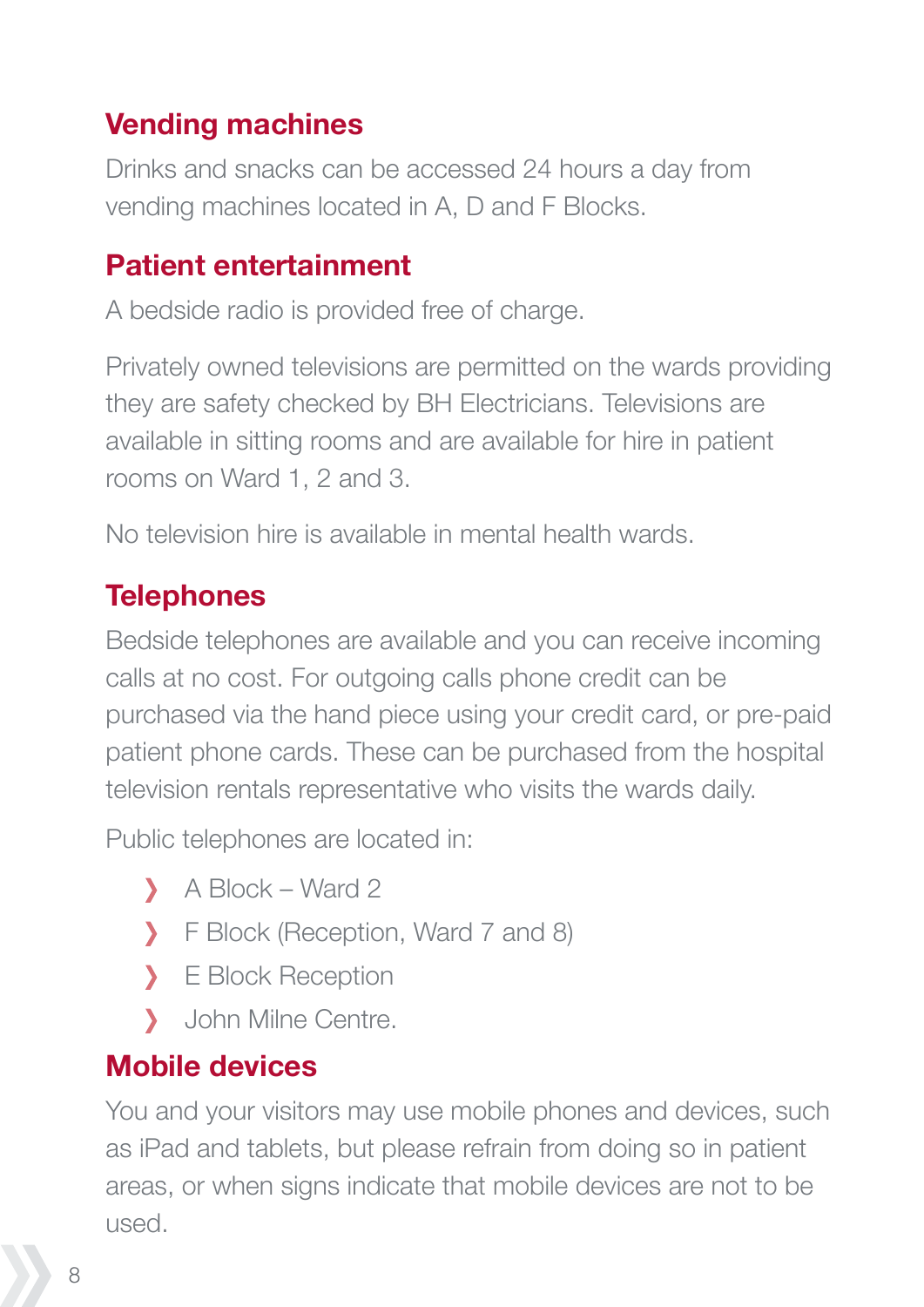WiFi is not available at our hospital, please be aware you will be required to supply your own mobile internet device.

For the comfort of other patients the sound on radio, television and mobile devices should be kept low, or put on silent.

### **Cameras**

The use of cameras is strictly prohibited in some areas. You and your visitor must comply with the signs displayed.

When using cameras in other areas of the hospital please be respectful of others.

Our staff and your fellow patients have a right to refuse to be photographed or video recorded.

### **Meal times**

Our meals are prepared on site to cater for a large number of dietary or cultural requirements.

If you have any special dietary needs please let your nurse know. Meals are served during the following times:

**Breakfast:** 8am **Lunch:** 12pm – 1:30pm **Dinner:** 5pm – 6pm.

A choice of hot and cold drinks are available at morning and afternoon tea, and supper.

### **Hairdresser**

You have access to the services of a hairdresser at your own cost. The hairdresser is available on Tuesday and Thursday in Ward 4. Speak to your nursing staff if you would like to make a booking.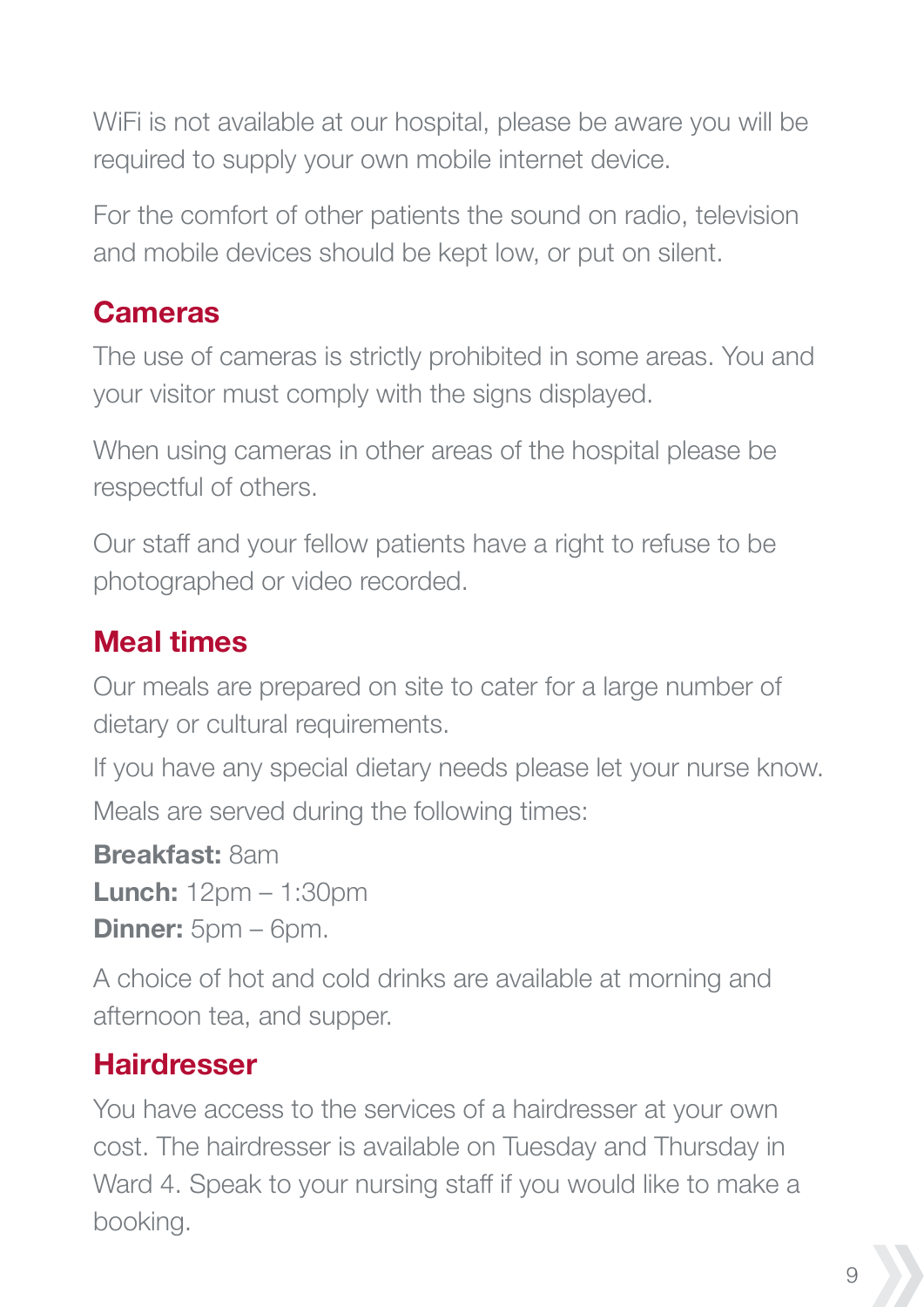# Pastoral Care Services (Chaplaincy)

The Pastoral Care Service is available to you, your visitors or carers. The service which caters to all spiritual and religious beliefs is located adjacent to G Block and is open for personal meditation or reflection during the day

A church service is held in the BH Chapel at 9am every Sunday.

Chaplains visit the wards on a regular basis and pastoral care is offered to patients, their families and staff.

Please let you nursing staff know if you would like to see a Pastoral Care Officer

#### **Pastoral Care Services Office**

Telephone: 9416 3402

### Medical students

As BH is a teaching hospital, the medical, nursing and allied health staff treating you may have students working with them. It is possible that you will be asked to discuss details of your condition and undergo an examination by the students.

You have the right to refuse examination by students at any time.

# Youth, Adult and Older Adult Mental Health

We provide community and clinic based outpatient services through a multidisciplinary team of nurses, doctors, psychologists, occupational therapists and social workers in three program areas of adult, older adult and sub-acute.

All teams offer assessment, clinical interventions and advice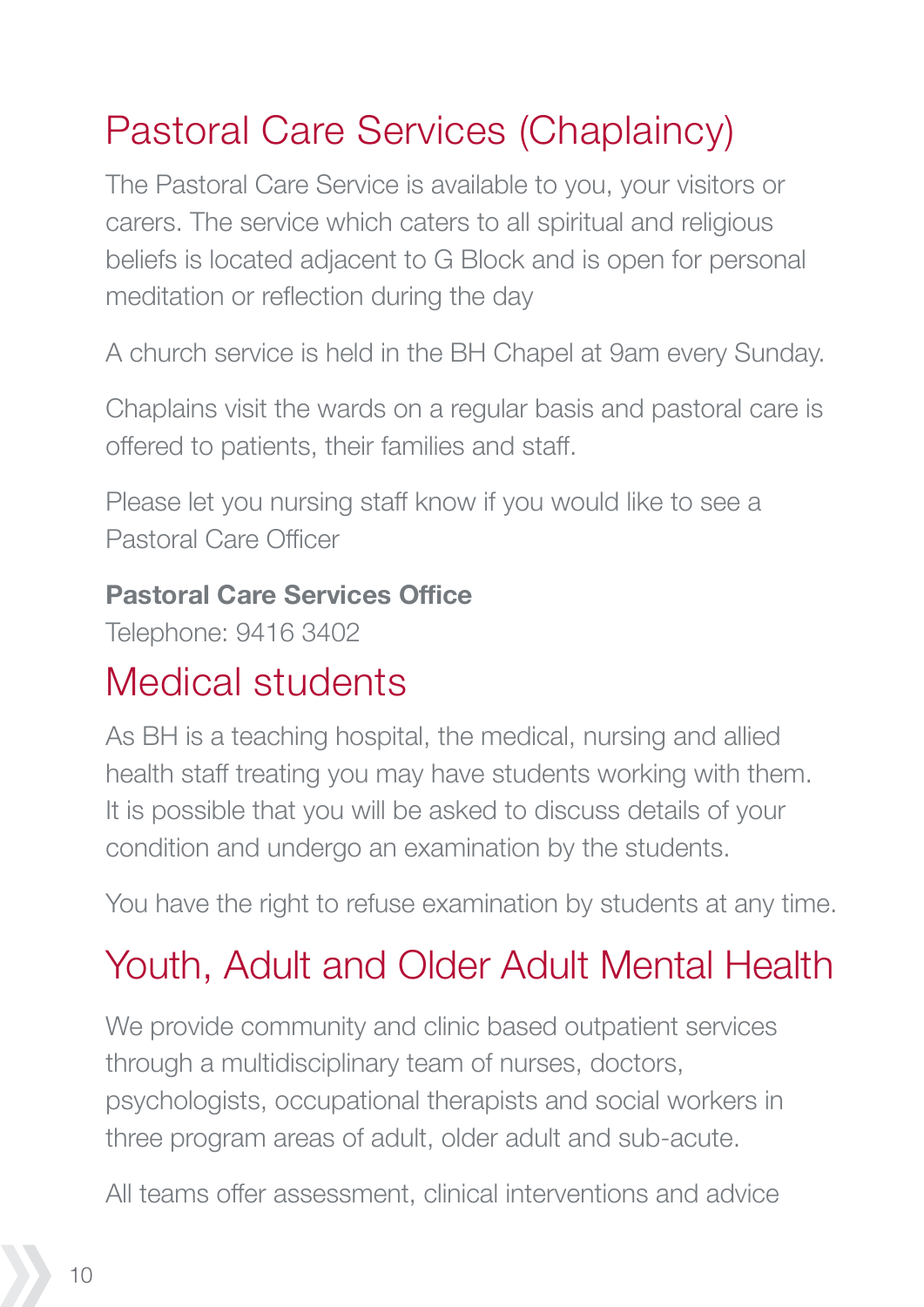for consumers and carers of people experiencing moderate to severe mental health problems.

In addition to our community teams, we provide acute inpatient services for adults and older adults.

Our mental health services are provided in adult and sub-acute care for people aged 18 to 65 years and in older adult for people over 65 years.

Youth treatment services are also provided for young people aged 16 to 17 years presenting with complex and acute mental health issues.

Where applicable, beds are authorised under the *Mental Health*  Act 2014 with care being provided by the multidisciplinary inpatient care teams and supported by community teams for discharge planning.

Mental health rehabilitation services for inpatient and community rehabilitation are provided from the **John Milne Centre on Ward 9**.

### Feedback, compliments, complaints

We welcome all patient and visitor feedback to help with continuous improvement of our services, in the first instance you can talk to with the staff member involved or to a senior member of staff in your ward or area.

The **RPBG Consumer Engagement Unit** is available to listen, help and assist you in providing feedback. They can provide support and information about patient rights and responsibilities.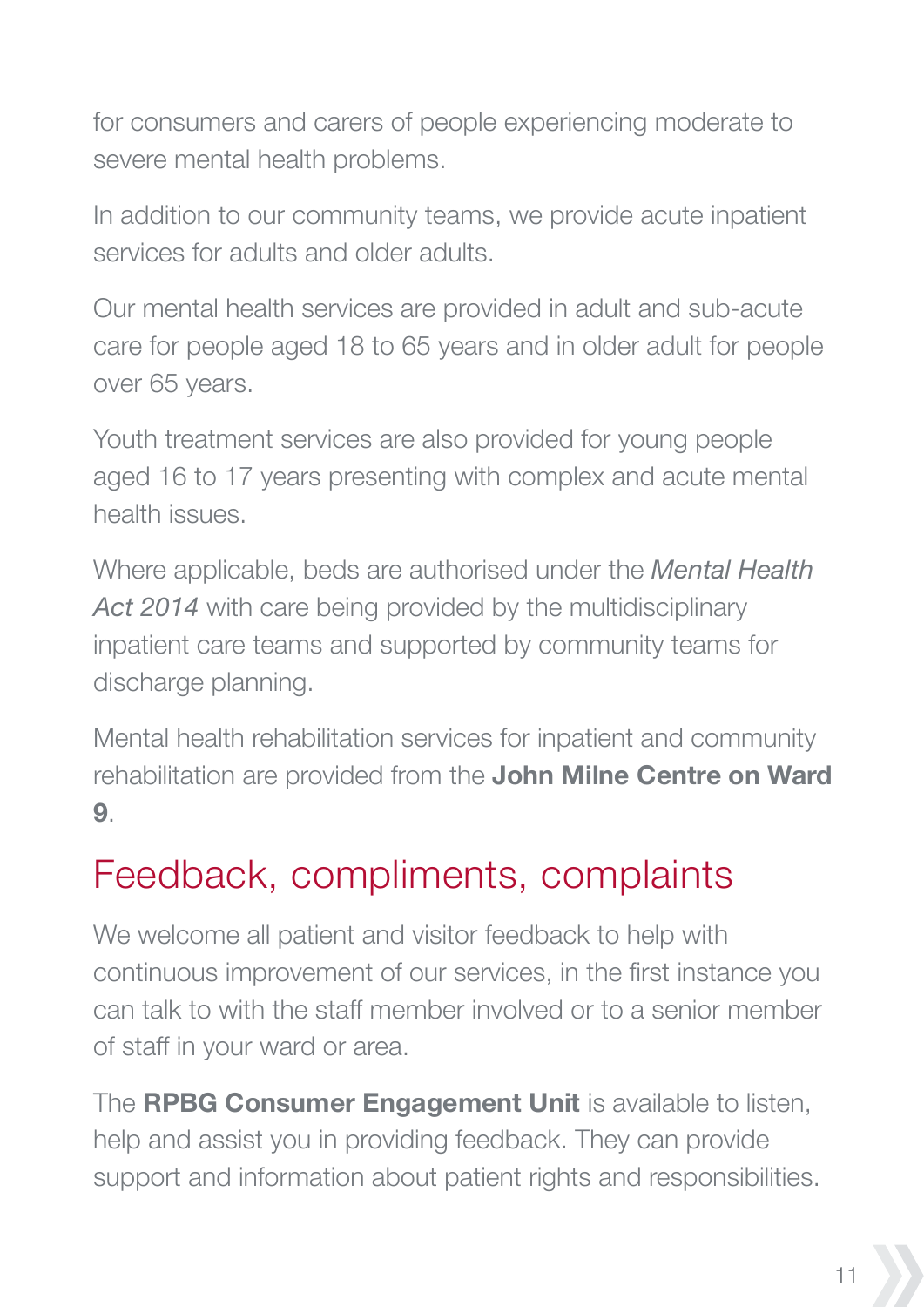All feedback, compliments and complaints are taken seriously and your feedback can be given in writing, via email, over the phone, in person, or through the Patient Opinion platform.

#### **Royal Perth Bentley Group Consumer Engagement Unit Open Monday to Friday, 8am – 4pm**

Phone: 9224 1637 Email: **RPBG.Feedback@health.wa.gov.au** 

### **Patient Opinion**

#### **Share your experience with us and help us make our health service better!**

Patient Opinion is an online platform which allows you to provide feedback about your experience with our hospital or health services.

By sharing your story our leaders and staff can learn from your experience and discuss with you how it has helped us to improve our delivery of care and services, and if we got it right and you received amazing care please let us know!

#### **https://www.patientopinion.org.au/**

### **Survey**

You might receive a survey in your letterbox after returning from hospital. If you do, please take the time to complete it. You and your family's feedback makes a difference and will help us to provide better care.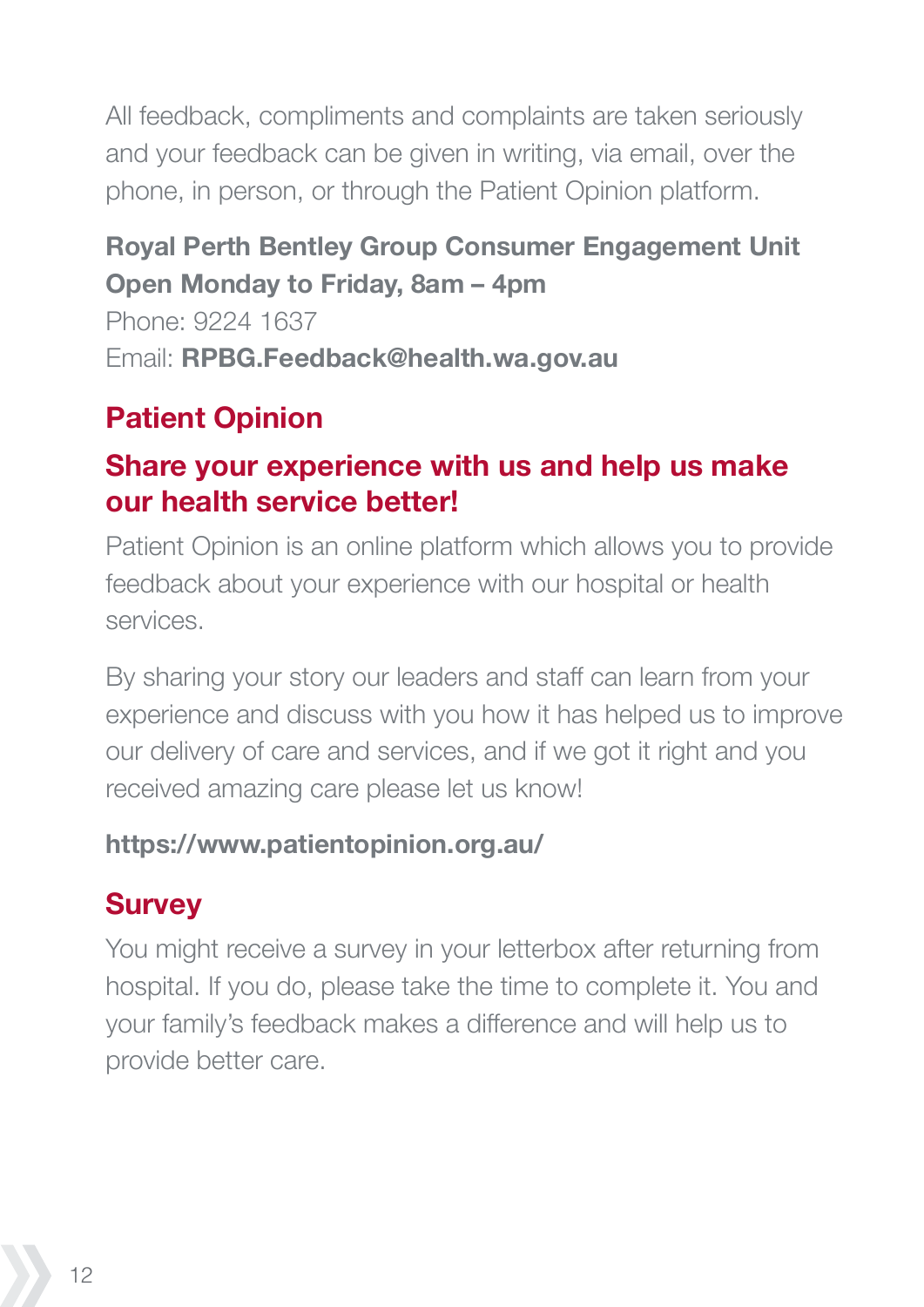### Transport information for your visitors

### **Public transport**

Several bus routes travel along Albany Highway with stops close to Mills Street. Bus route 201 from Cannington Train Station also stops outside BH four times per day.

Queens Park Station is the closest train station to BH and is approximately a 20 minute walk.

Visit the Transperth website **www.transperth.wa.gov.au** or call 13 62 13 for individual public transport options.

### **Parking for you and your visitors**

There is free patient and visitor parking available on both sides of Mills Street. Additional parking is also available behind A and B blocks which is accessible via Channon Street.

**ACROD Parking** bays can be found in the car park outside **A, B, D, E, M, and J Block.** 

# Returning home

### **Discharge time 10am**

The official time of discharge from the ward is 10am. Your friends and family can assist you by organising transport ahead of time.

Before your expected departure date, you should begin to consider the following question to ensure your return home is comfortable and stress free.

- Do I have someone to pick me up?
- Do I need a medical certificate for my employer?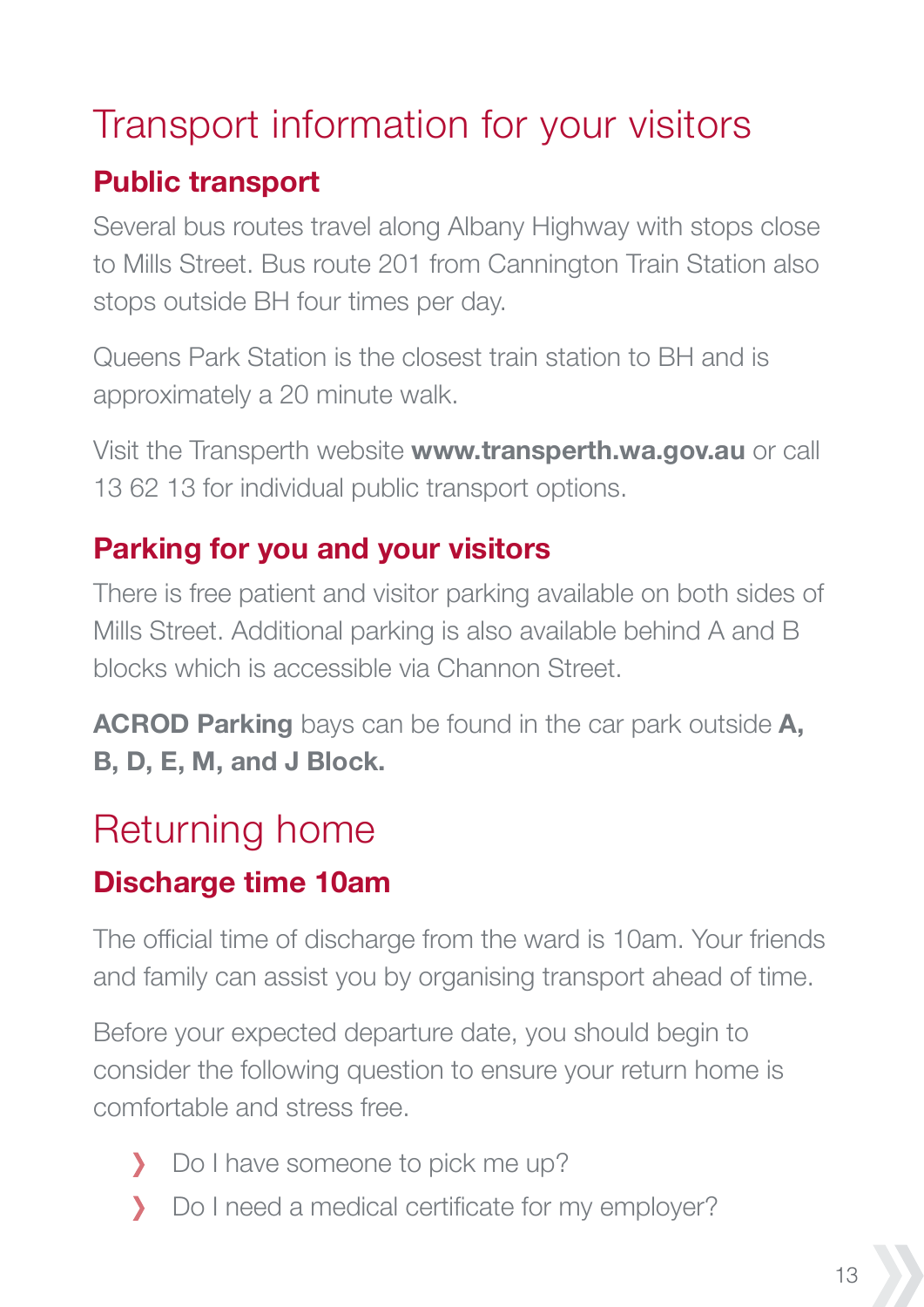- Do I have my discharge letter, medications, specialist equipment and x-rays previously brought in?
- Do I need follow-up appointments?
- Do I require additional health support or rehabilitation  $\mathbf{v}$  services when I return home?
- Have I received information about my post-hospital care?

# CarersWA

Carers WA is a not-for-profit organisation and the peak body representing carers that care for someone who has a disability, chronic illness, mental illness or who is elderly or frail.

Services include counselling, education and training, advice and representation, social and peer support, the Young Carer Program, and the Prepare to Care hospital program.

If you are admitted to hospital; please advise your nurse or social worker as soon as possible, if you are a carer. They will ensure the person you care for is provided with ongoing support.

#### **RPH Social Work Department**

Phone: 9224 2711

If you are caring for a family member or friend who has been admitted to the hospital, please ask ward staff for a *Prepare to Care* resource pack. If you are currently caring for someone who is not a patient at the hospital you can still call Carers WA to register for a free Carer Support Kit.

For more information call **1300 CARERS** (1300 227 377) or go to **www.carerswa.asn.au**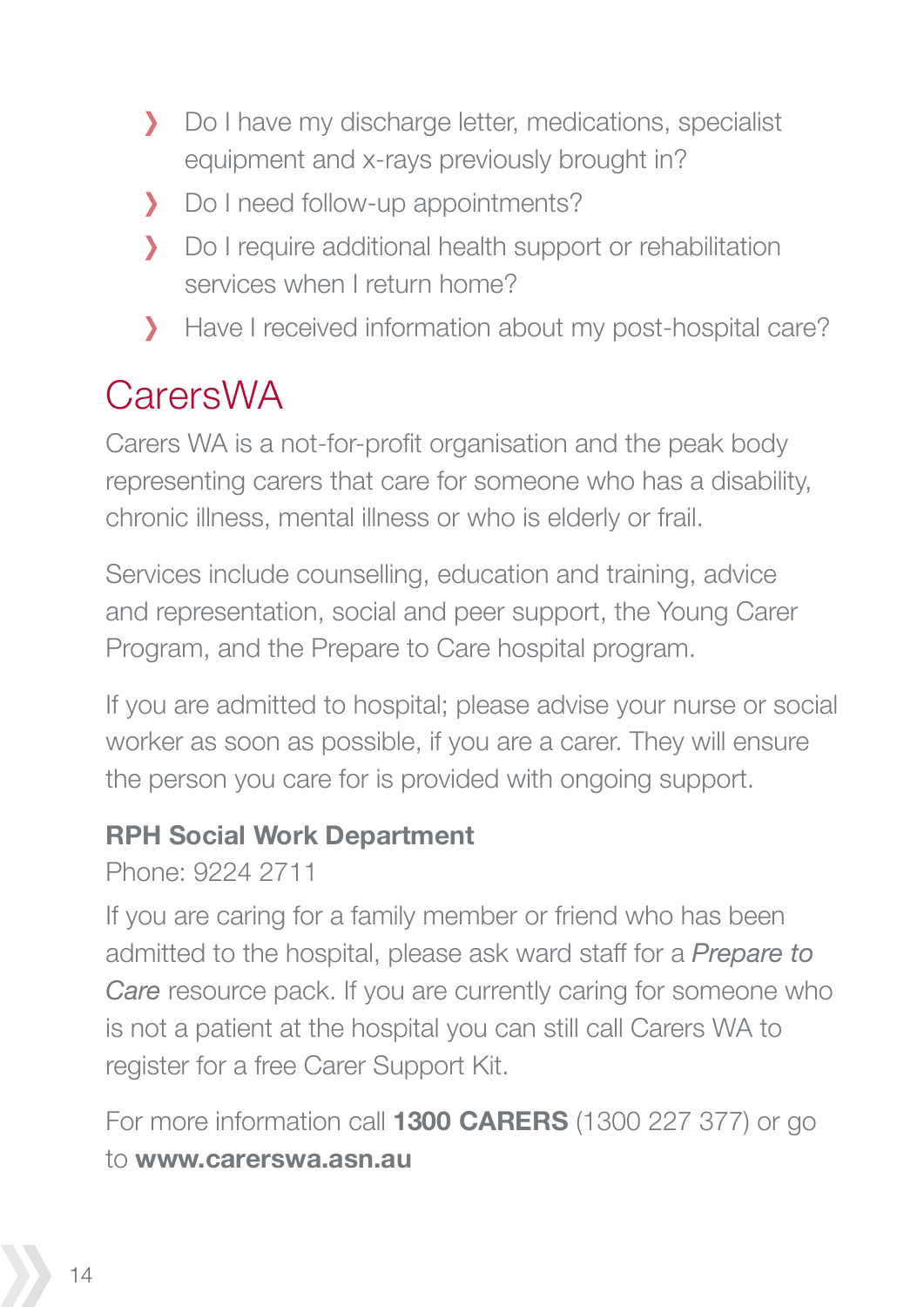# Bentley Hospital community services

We are committed to involving consumers and community groups in our service planning and delivery to ensure we build services that are suitable for all members of our diverse community.

### **Consumer Advisory**

A Consumer Advisory Committee and Aboriginal Consumer Advisory Groups have been established to help us better understand the patient experience. They provide support and guidance on relevant issues to improve the hospital experience for patients, consumers, their families and their carers.

For further information contact the **Director Consumer Engagement Unit** on **9224 2312.**

### **Mental Health Consumers Advisory Group**

The Bentley Mental Health Consumer Advisory Group acts as a consultative group to promote and represent consumer and carer issues. The group provides advice and recommendations to the Bentley Mental Health Service on issues affecting consumers and carers using the service.

Please contact the **Program Manager Sub Acute Mental Health** on **9334 3515** for further information.

### **Volunteers**

#### **Voluntary Transport Association**

The Voluntary Transport team is a lifeline for patients who have no other way of getting to our hospital. The team pick up and drop off patients at attending outpatients clinics or services.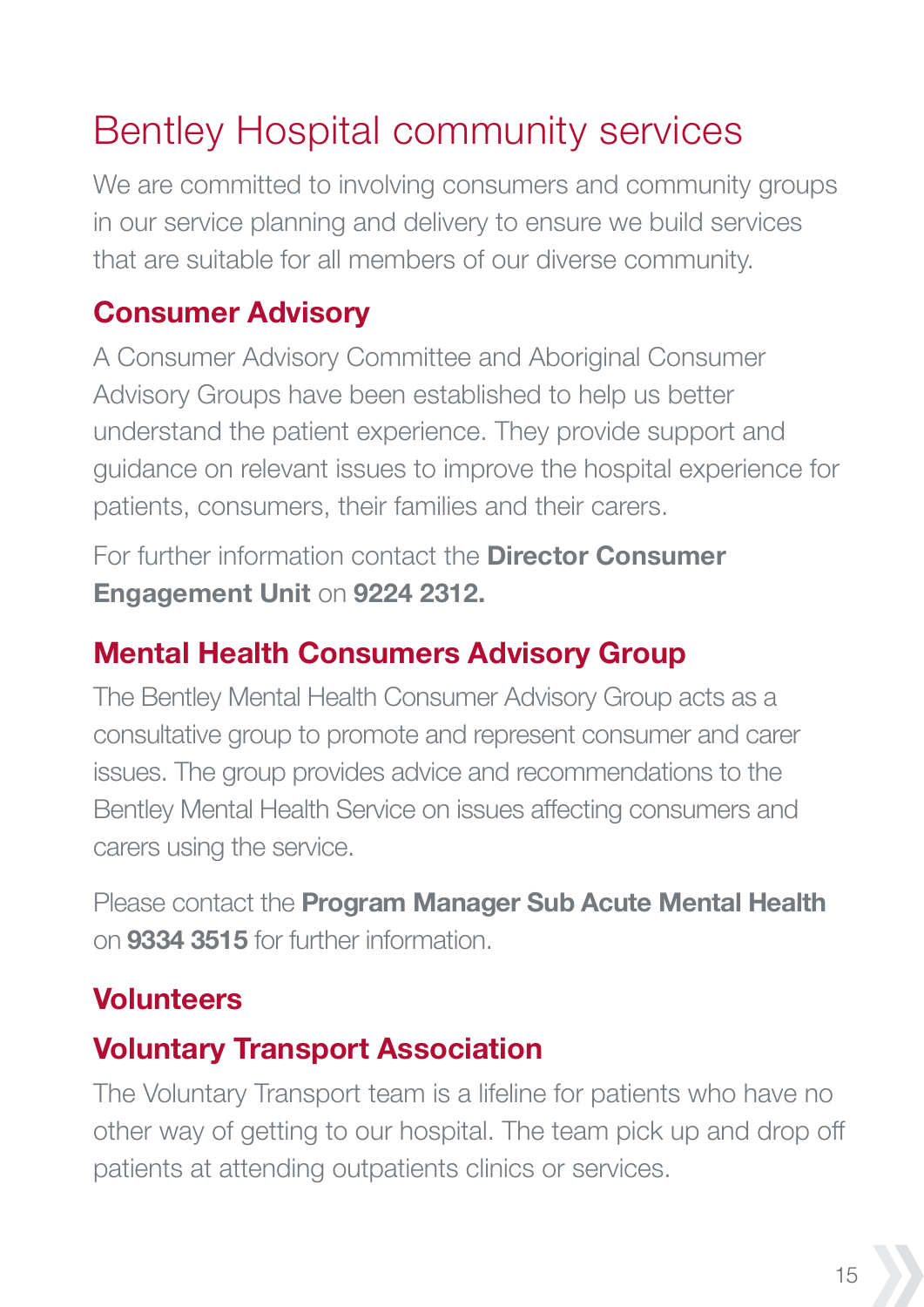Speak to you nursing staff to find out if you are eligible for voluntary transport services.

### **Forget me Nots**

The 'Forget Me Nots' are a dedicated group of trained volunteers, who offer comfort and support to patients with cognitive impairment, specifically dementia and delirium.

Volunteers provide patients with a friendly face, emotional support and practical assistance at a time when they need it most. This person-centred care can reduce patients' anxiety and distress levels in an unfamiliar environment, which can assist with recovery.

Further information about the program is available at **www.bhs.health.wa.gov.au** or by contacting **Elaine.Newman@health.wa.gov.au.**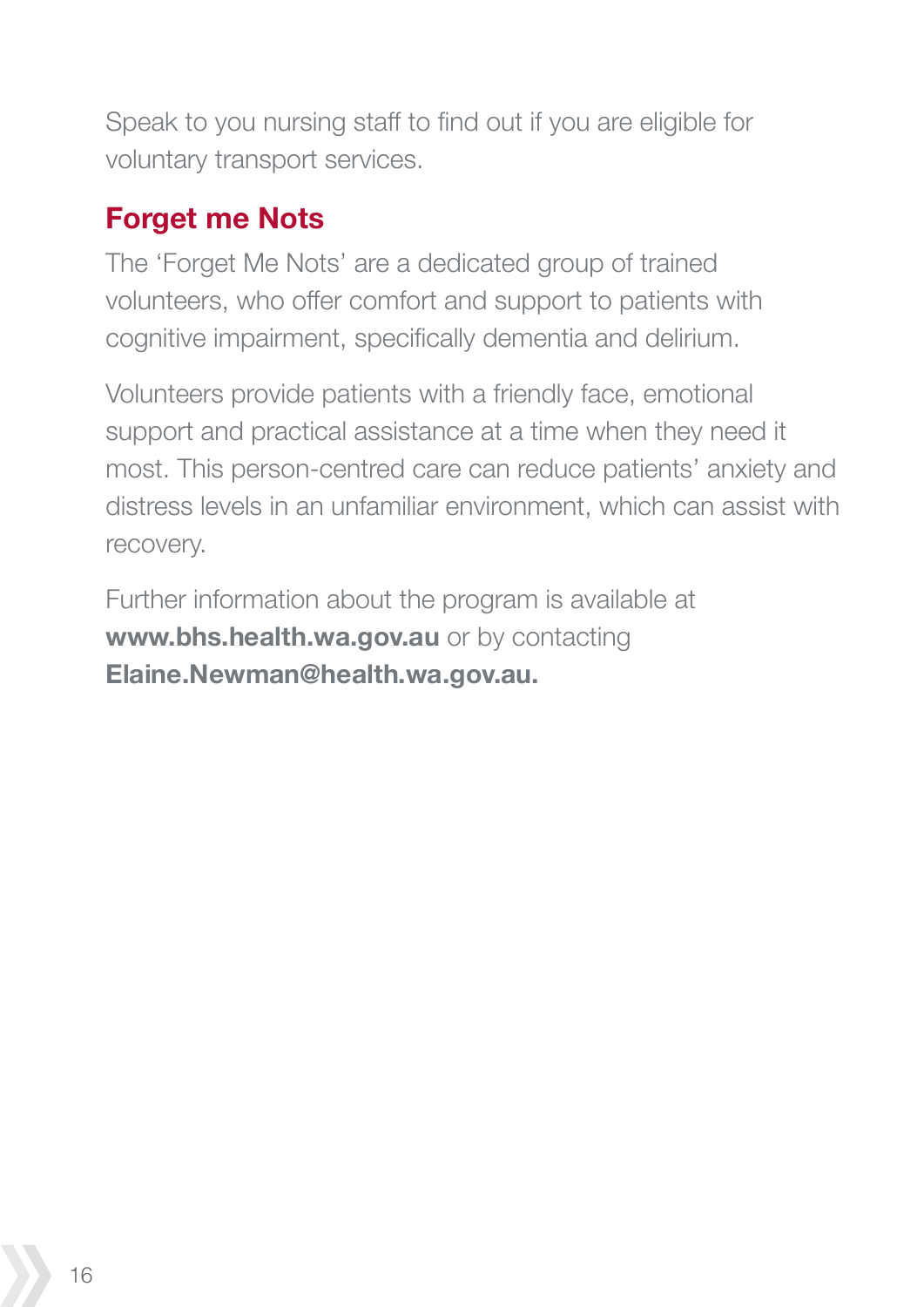### **Bentley Hospital**

18 – 56 Mills Street, Bentley, WA 6012 Email: **RPBG.Feedback@health.wa.gov.au**

#### **www.BHS.health.wa.gov.au**

General enquiries 9416 3666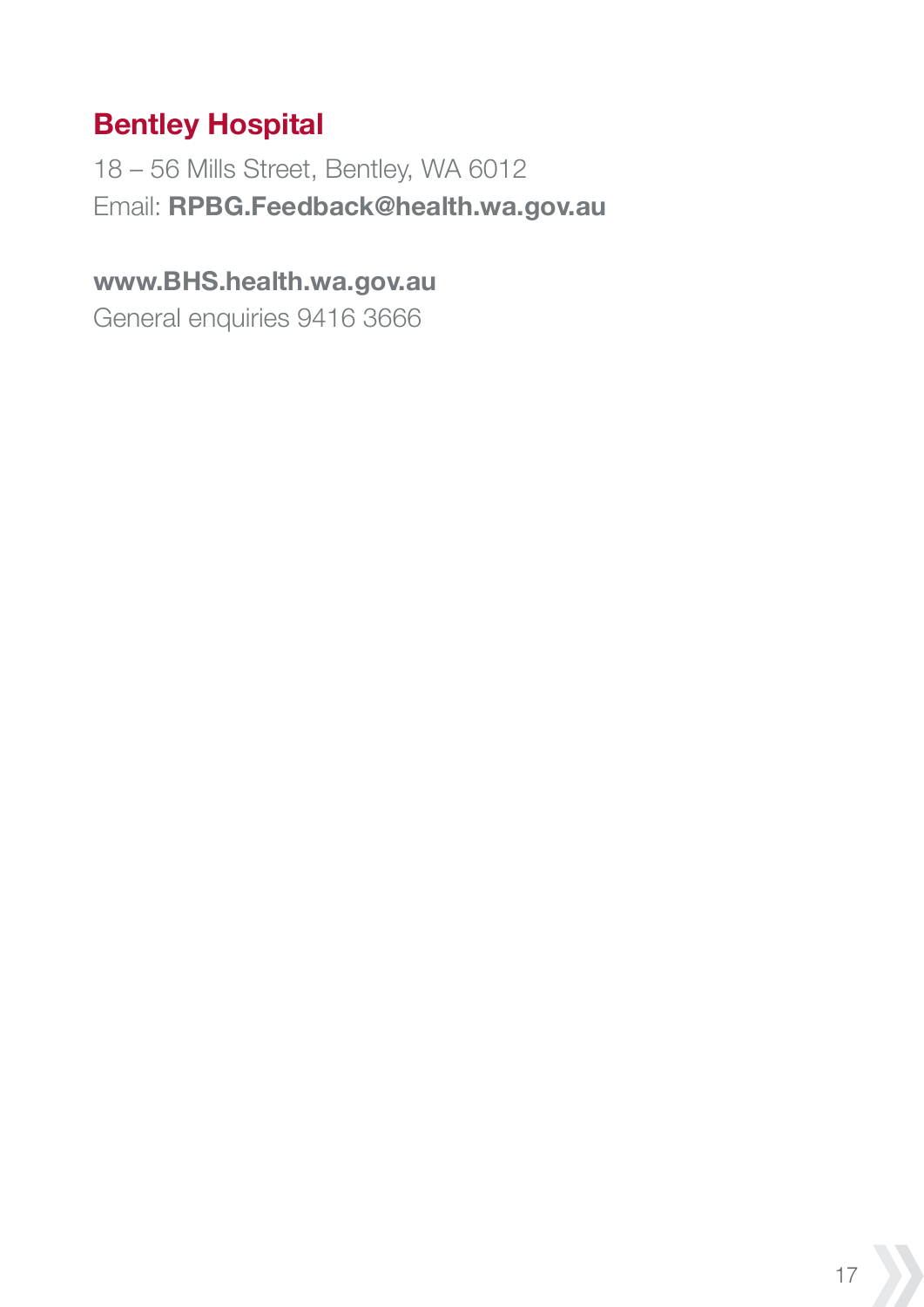### **Bentley Health Service** site map



#### **BUILDING IDENTIFICATION**

- **A** Main hospital and maternity services
- **B** Radiology and pathology
- **C** Aged care and rehabilitation inpatients (ward 4 and 5)
- **D** Aged care and rehabilitation outpatients
- **E** Outpatient clinic
- **F** Adult inpatient mental health CDEFG
- **G** Community outpatients
- **H** John Milne Centre John Milne Centre
- **J** Ward 10 older adult mental health
- **K** Service buildings

**L** Antenatal and

obstetric clinic

- **M** Touchstone Community **CAMHS**
- **N** Bentley Adolescent Unit
- **P** Bentley Family Clinic
- **Q** Chapel